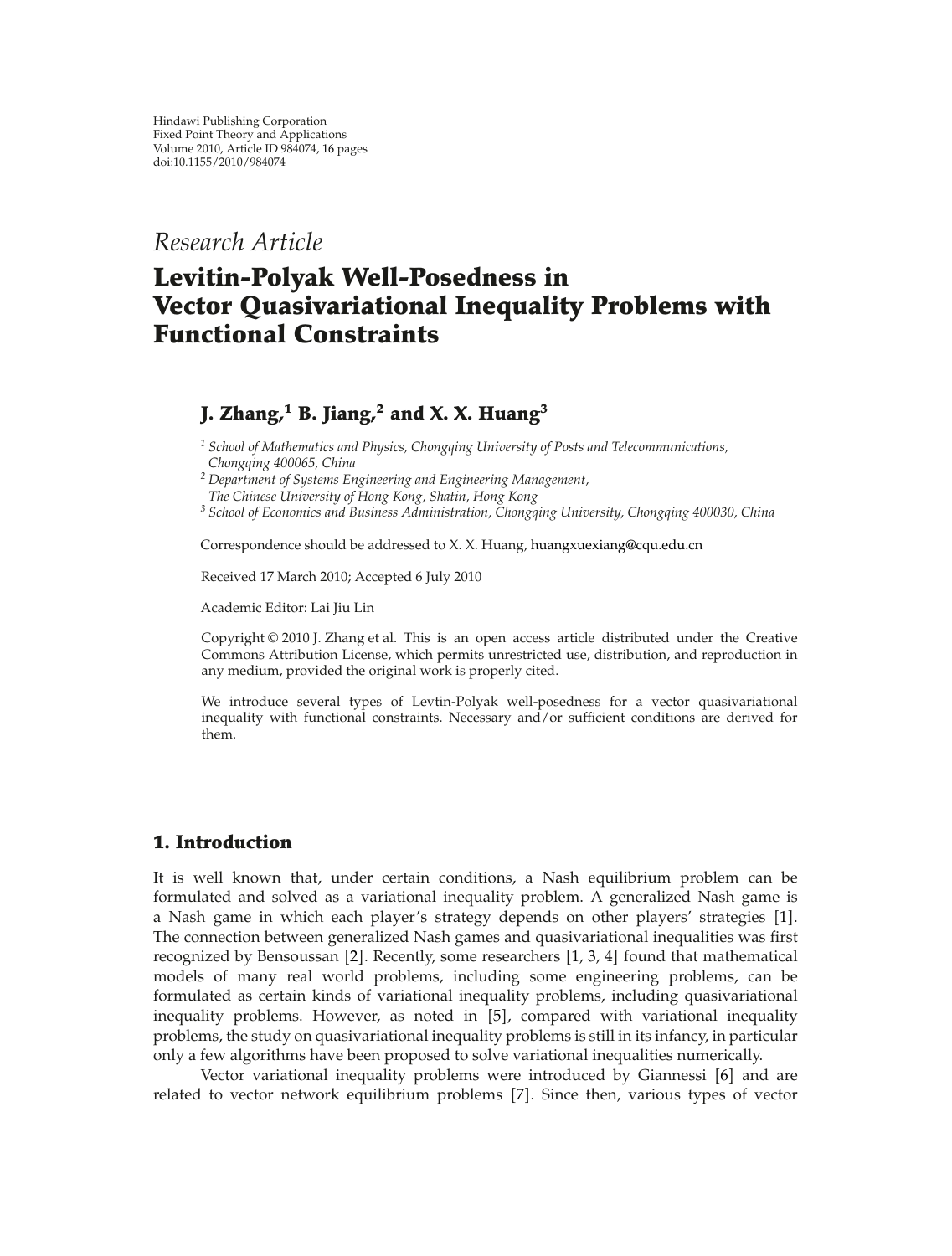variational inequalities were introduced and studied (see, e.g.,  $[8, 9]$  and the references therein).

In this paper, we will consider vector quasivariational inequality problems with functional constraints, which are described below.

Let  $(X, \|\cdot\|)$  be a normed space and  $(Z, d_1)$  a metric space. Let  $X_1 \subseteq X$ ,  $K \subseteq Z$ be nonempty and closed sets. Let *Y* be a locally convex space and  $C \subseteq Y$  be a nontrivial closed and convex cone with nonempty interior int *C*. Define the following order in *Y*, for any  $y_1, y_2 \in Y$ ,

$$
y_1 \le y_2 \Longleftrightarrow y_2 - y_1 \in C. \tag{1.1}
$$

Let  $L(X, Y)$  be the space of all the linear continuous operators from *X* to *Y*. Let  $F : X_1 \rightarrow$ *L*(*X*, *Y*) and *g* : *X*<sub>1</sub>  $\rightarrow$  *Z* be two functions. We denote by  $\langle F(x), z \rangle$  the function value  $F(x)(z)$ , where  $z \in X_1$ . Let  $S : X_1 \to 2^{X_1}$  be a strict set-valued map (i.e.,  $S(x) \neq \emptyset$ , for all  $x \in X_1$ ). Let

$$
X_0 = \{x \in X_1 : g(x) \in K\}.
$$
\n(1.2)

The vector quasivariational inequality problem with functional and abstract set constraints considered in this paper is:

Find 
$$
\overline{x} \in X_0
$$
 such that  $\overline{x} \in S(\overline{x})$  satisfying  
\n $\langle F(\overline{x}), x - \overline{x} \rangle \notin -\text{int } C, \forall x \in S(\overline{x}).$  (VQVI)

Denote by  $\overline{X}$  the solution set of (VQVI).

Well-posedness for unconstrained and constrained optimization problems was first studied by Tikhonov [10] and Levitin and Polyak [11]. The issue being considered is that for each approximating solution sequence, there exists a subsequence that converges to a solution of the problem.

In Tikhonov's well posedness, the approximating solution is always feasible. However, it should be noted that many algorithms in optimization and variational inequalities, such as penalty-type methods and augmented Lagrangian methods, terminate when the constraint is approximately satisfied. These methods may generate sequences that may not be necessarily feasible [12].

Up to now, various extensions of these well posednesses have been developed and well studied (see, e.g.,  $[13–18]$ ). Studies on well posedness of optimization problems have been extended to vector optimization problems (see e.g.,  $[19–24]$ ). The study of Levitin-Polyak well posedness for scalar convex optimization problems with functional constraints originates from [25]. Recently, this research was extended to nonconvex optimization problems with abstract and functional constraints 12 and nonconvex vector optimization problems with both abstract and functional constraints 26. Well-posedness of variational inequality problems, mixed variational inequality problems, and equilibrium problems without functional constraints was investigated in the literature (see, e.g.,  $[27-30]$ ). Wellposedness in variational inequality problems with both abstract and functional constraints was investigated in [31]. Well-posedness of (generalized) quasivariational inequality and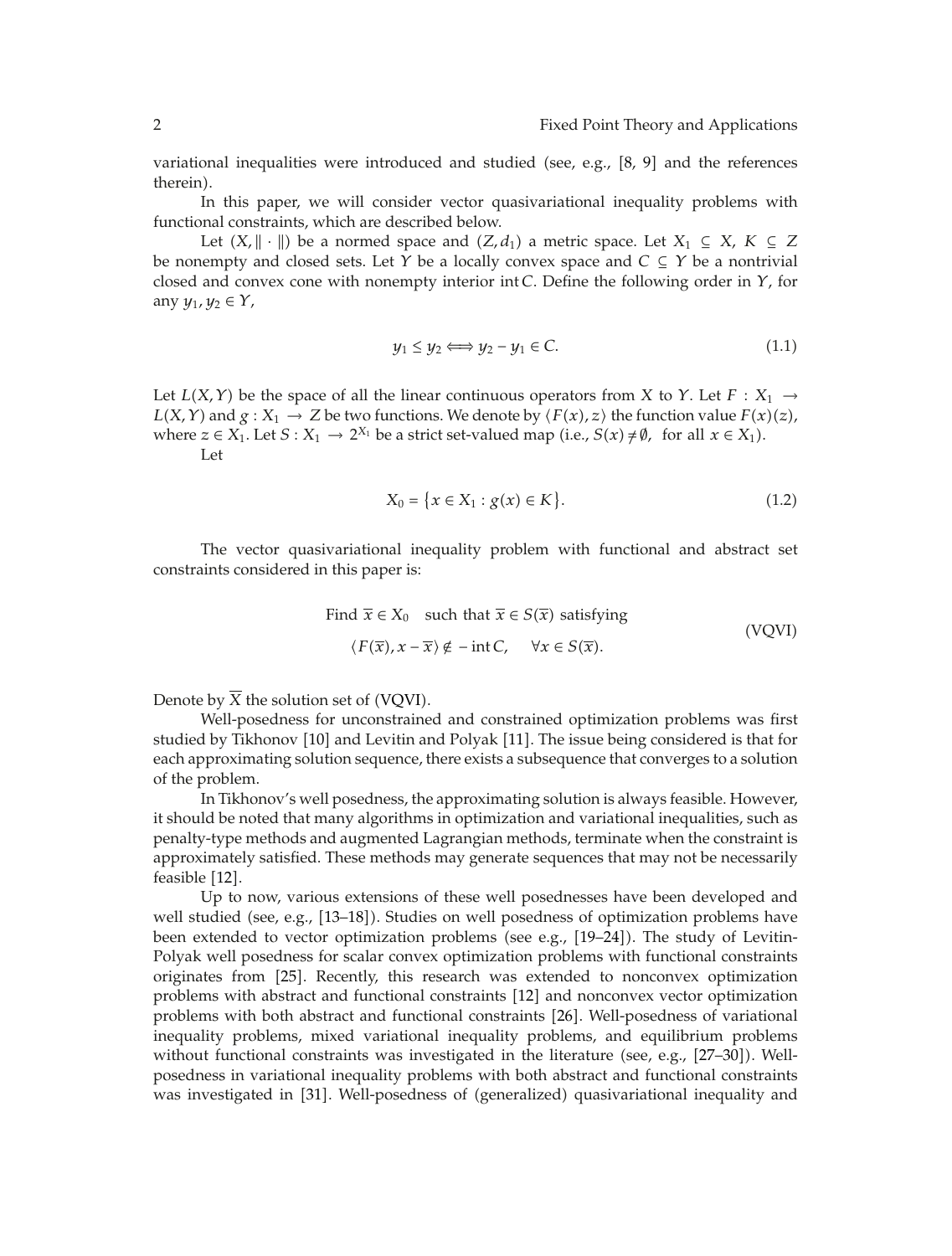mixed quasivariational-like inequalities has been studied in the literature [32–35]. The study of well posedness for (generalized) vector variational inequality, vector quasiequilibria and vector equilibrium problems can be found in 36–39 and the references therein.

In this paper, we will introduce and study several types of Levitin-Polyak LP in short) well posednesses and generalized LP well posednesses for vector quasivariational inequalities with functional constraints. The paper is organized as follows. In Section 2, four types of LP well posednesses and generalized LP well posednesses for vector quasivariational inequality problems will be defined. In Section 3, we will derive various criteria and characterizations for the various (generalized) LP well posednesses of constrained vector quasivariational inequalities.

#### **2. Definitions and Preliminaries**

Let  $Z_1$ ,  $Z_2$  be two normed spaces. A set-valued map *G* from  $Z_1$  to  $2^{Z_2}$  is

- (i) *closed*, on *Z*<sub>3</sub> ⊆ *Z*<sub>1</sub>, if for any sequence { $x_n$ } ⊆ *Z*<sub>3</sub> with  $x_n$  →  $x$  ∈ *Z*<sub>3</sub> and  $y_n$  ∈ *G*( $x_n$ ) with  $y_n \to y$ , one has  $y \in G(x)$ ;
- (ii) *lower semicontinuous (l.s.c. in short)* at *x* ∈  $Z_1$ , if {*x<sub>n</sub>*} ⊆  $Z_1$ , *x<sub>n</sub>* → *x*, and *y* ∈  $G(x)$ imply that there exists a sequence  $\{y_n\} \subseteq Z_2$  satisfying  $y_n \to y$  such that  $y_n \in G(x_n)$ for *n* sufficiently large. If *G* is l.s.c. at each point of  $Z_1$ , we say that *G* is l.s.c on  $Z_1$ .

Let  $(P, d_2)$  be a metric space,  $P_1 \subseteq P$ , and  $p \in P$ . In the sequel, we denote by  $d_{P_1}(p) =$  $\inf\{d(p,p') : p' \in P_1\}$  the distance function from point *p* to set *P*<sub>1</sub>. For a topological vector space *V*, we denote by *V*<sup>\*</sup> its dual space. For any cone  $\Phi \subseteq V$ , we will denote the (positive) polar cone of Φ by

$$
\Phi^* = \{ \phi \in V^* : \phi(v) \ge 0, \ \forall v \in \Phi \}. \tag{2.1}
$$

Let *e* ∈ int *C* be fixed. Denote

$$
C^{*0} = \{ \lambda \in C^* : \lambda(e) = 1 \}. \tag{2.2}
$$

Throughout this paper, we always assume that the feasible set  $X_0$  is nonempty and the function  $g$  is continuous on  $X_1$ .

*Definition 2.1.* (i) A sequence  $\{x_n\} \subseteq X_1$  is called a type I Levtin-Polyak (LP in short) approximating solution sequence if there exists  $\{\epsilon_n\} \subseteq R^1_+$  with  $\epsilon_n \to 0$  such that

$$
d_{X_0}(x_n) \le \epsilon_n,\tag{2.3}
$$

$$
x_n \in S(x_n), \tag{2.4}
$$

$$
\langle F(x_n), x - x_n \rangle + \epsilon_n e \notin -\text{int } C, \quad \forall x \in S(x_n). \tag{2.5}
$$

(ii)  ${x_n}$  ⊆ *X*<sub>1</sub> is called a type II LP approximating solution sequence if there exist  $\{\epsilon_n\} \subseteq R^1_+$  with  $\epsilon_n \to 0$  and  $\{y_n\} \subseteq X_1$  with  $y_n \in S(x_n)$  such that  $(2.3)$ – $(2.5)$  hold and

$$
\langle F(x_n), y_n - x_n \rangle - \epsilon_n e \in -C. \tag{2.6}
$$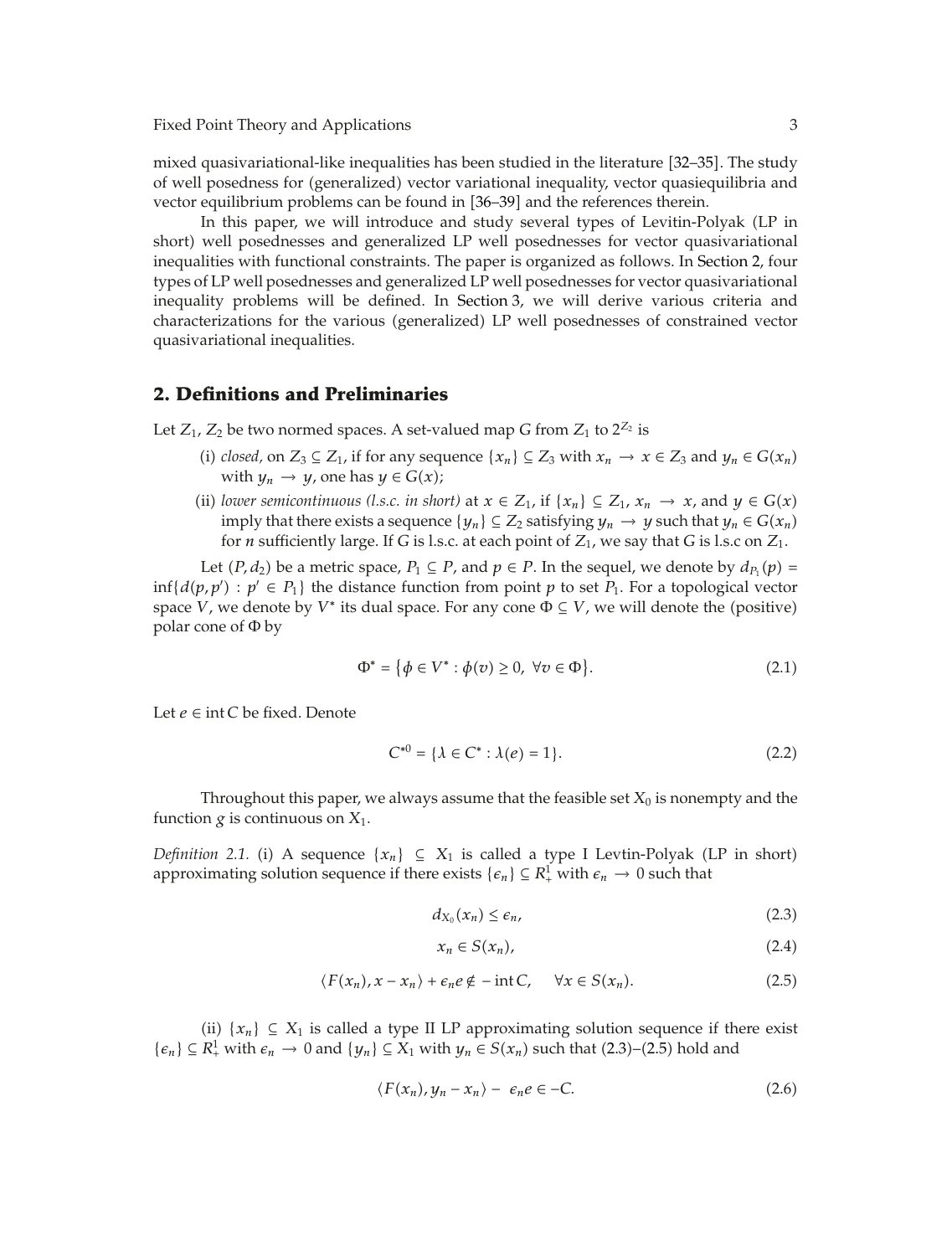(iii)  ${x_n}$  ⊆ *X*<sub>1</sub> is called a generalized type I LP approximating solution sequence if there exists  $\{\epsilon_n\} \subseteq R^1_+$  with  $\epsilon_n \to 0$  such that

$$
d_K(g(x_n)) \le \epsilon_n,\tag{2.7}
$$

and  $(2.4)$ ,  $(2.5)$  hold.

 $(iv)$  { $x_n$ } ⊆  $X_1$  is called a generalized type II LP approximating solution sequence if there exist  $\{ \epsilon_n \} \subseteq R_+^1$  with  $\epsilon_n \to 0$  and  $\{ y_n \} \subseteq X_1$  with  $y_n \in S(x_n)$  such that  $(2.4)$ – $(2.7)$  hold.

*Definition 2.2.* (VQVI) is said to be type I (resp., type II, generalized type I, generalized type II) LP well posed if the solution set  $\overline{X}$  of (VQVI) is nonempty, and for any type I (resp., type II, generalized type I, generalized type II) LP approximating solution sequence  $\{x_n\}$ , there exist a subsequence  $\{x_{n_j}\}\$  of  $\{x_n\}$  and  $\overline{x} \in \overline{X}$  such that  $x_{n_j} \to \overline{x}$ .

*Remark 2.3.* (i) It is easily seen that if  $Y = R^1$ ,  $C = R^1$ , then type I (resp., type II, generalized type I, generalized type II) LP well posedness of (VQVI) reduces to type I (resp., type II, generalized type I, generalized type II) LP well posedness of (QVI) defined in [34].

(ii) It is clear that any (generalized) type II LP approximating solution sequence is a (generalized) type I LP approximating solution sequence. Thus, (generalized) type I LP well posedness implies (generalized) type II LP well posedness.

(iii)Each type of LP well posedness of (VQVI) implies that its solution set  $\overline{X}$  is compact.

To see that the various LP well posednesses of (VQVI) are adaptations of the corresponding LP well posednesses in minimizing problems by using the Auslender gap function, we consider the following general constrained optimization problem:

min 
$$
f(x)
$$
  
s.t.  $x \in X'_1$  (P)  
 $g(x) \in K$ ,

where  $X'_1 \subseteq X_1$  is nonempty and  $f: X_1 \to R^1 \cup \{+\infty\}$  is proper. The feasible set of  $(P)$  is  $X'_0$ , where  $X'_0 = \{x \in X'_1 : g(x) \in K\}$ . The optimal set and optimal value of (P) are denoted by  $\overline{X}'$  and  $\overline{v}$ , respectively. Note that if  $\text{Dom}(f) \cap X'_0 \neq \emptyset$ , where

$$
Dom(f) = \{x \in X_1 : f(x) < +\infty\},\tag{2.8}
$$

then  $\overline{v}$  < + $\infty$ . In this paper, we always assume that  $\overline{v}$  > - $\infty$ . We note that LP well posedness for the special case, where  $f$  is finite valued and l.s.c.,  $X'_1$  is closed, has been studied in [12].

*Definition 2.4.* (i) A sequence  $\{x_n\} \subseteq X'_1$  is called a type I LP minimizing sequence for (P) if

$$
\limsup_{n \to +\infty} f(x_n) \le \overline{v},\tag{2.9}
$$

$$
d_{X'_0}(x_n) \longrightarrow 0. \tag{2.10}
$$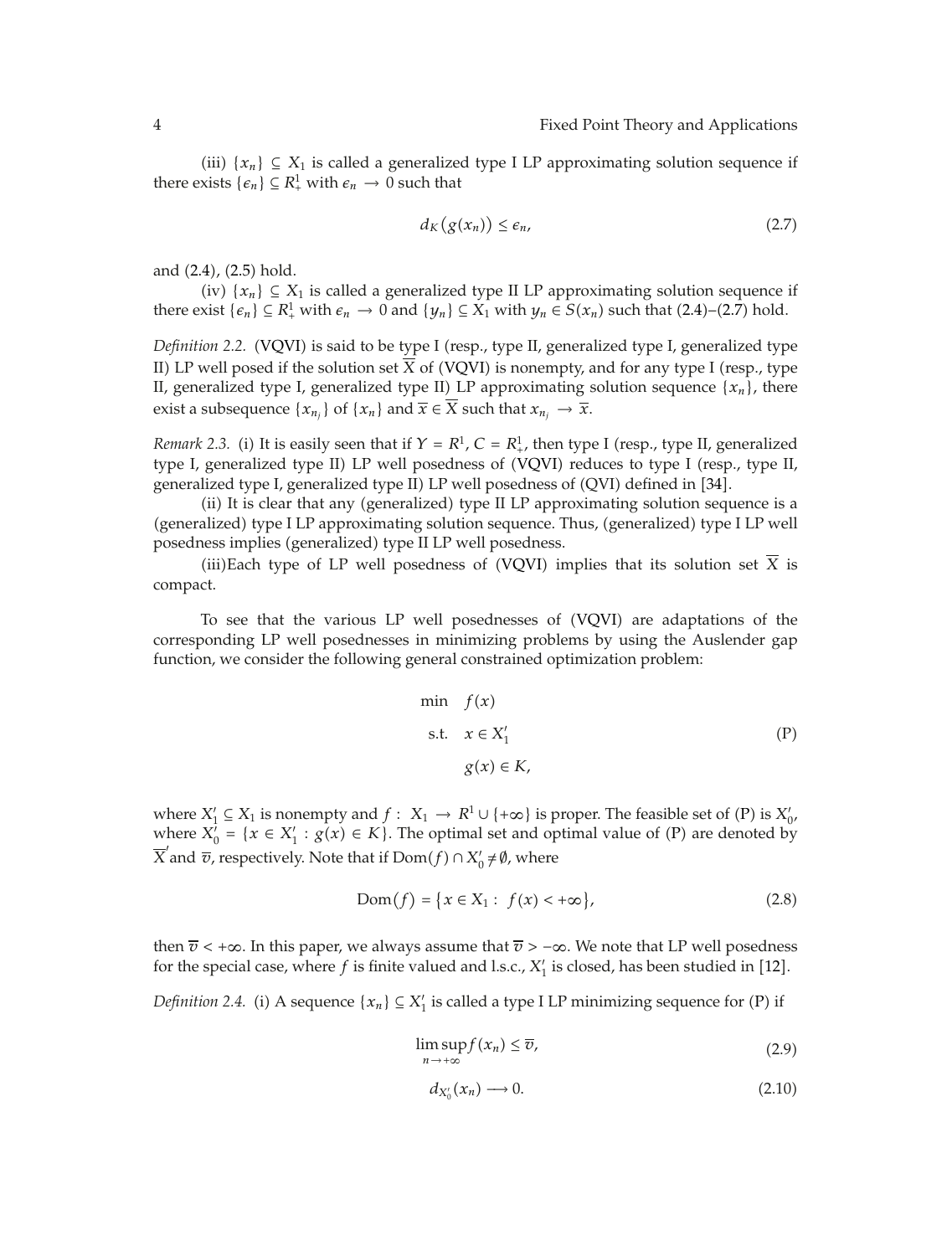(ii)  $\{x_n\} \subseteq X'_1$  is called a type II LP minimizing sequence for (P) if

$$
\lim_{n \to +\infty} f(x_n) = \overline{v} \tag{2.11}
$$

and  $(2.10)$  hold.

(iii)  $\{x_n\} \subseteq X'_1$  is called a generalized type I LP minimizing sequence for (P) if

$$
d_K(g(x_n)) \longrightarrow 0. \tag{2.12}
$$

and  $(2.9)$  hold.

(iv)  $\{x_n\} \subseteq X'_1$  is called a generalized type II LP minimizing sequence for (P) if (2.11) and  $(2.12)$  hold.

*Definition 2.5.* (P) is said to be type I (resp., type II, generalized type I, generalized type II) LP well posed if the solution set  $\overline{X}'$  of (P) is nonempty, and for any type I (resp., type II, generalized type I, generalized type II) LP minimizing sequence  $\{x_n\}$ , there exist a subsequence  $\{x_{n_j}\}\$  of  $\{x_n\}$  and  $\overline{x} \in \overline{X}'$  such that  $x_{n_j} \to \overline{x}$ .

The Auslender gap function for (VQVI) is

$$
f(x) = \sup_{x' \in S(x)} \inf_{\lambda \in C^{*0}} \frac{\lambda \langle F(x), x - x' \rangle}{\lambda(e)}, \quad \forall x \in X_1.
$$
 (2.13)

From Lemma 1.1 in [40], we know that  $C^{*0}$  is weak<sup>\*</sup> compact. This fact combined with that  $\lambda$ *(e)* = 1 when  $\lambda$   $\in$  *C*<sup>∗0</sup> implies that

$$
f(x) = \sup_{x' \in S(x)} \min_{\lambda \in C^{*0}} \lambda \langle F(x), x - x' \rangle, \quad \forall x \in X_1.
$$
 (2.14)

Recall the following nonlinear scalarization function (see, e.g.,  $[9]$ ):

$$
\xi: Y \longrightarrow R^1: \xi(y) = \min\Big\{ t \in R^1: y - te \in -C \Big\}.
$$
 (2.15)

It is known that  $\xi$  is a continuous, (strictly) monotone (i.e., for any  $y_1, y_2 \in Y$ ,  $y_1 - y_2 \in Y$ *C* implies that  $\xi(y_1) \geq \xi(y_2)$  and  $y_1 - y_2 \in \text{int } C$  implies that  $\xi(y_1) > \xi(y_2)$ , subadditive, and convex function. Moreover, for any  $t \in R^1$ , it holds that  $\xi(te) = t$ . Furthermore, following the proof of [9, Proposition 1.44], we can prove that

$$
\xi(y) = \sup_{\lambda \in C^{*0}} \frac{\lambda(y)}{\lambda(e)} = \max_{\lambda \in C^{*0}} \lambda(y), \quad \forall y \in Y.
$$
 (2.16)

Let  $X_2 \subseteq X$  be defined by

$$
X_2 = \{x \in X_1 \mid x \in S(x)\}.
$$
\n(2.17)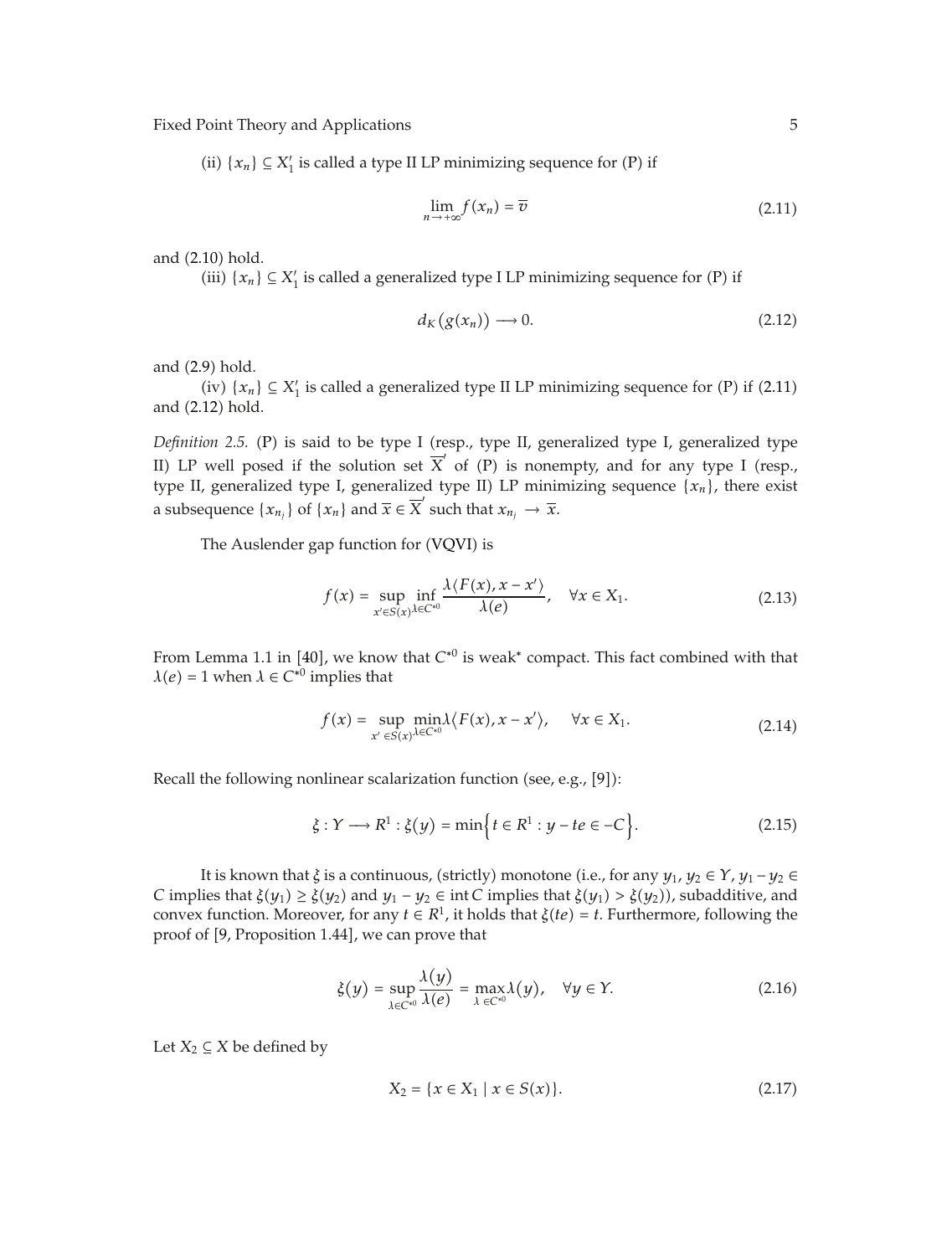First we have the following lemma.

**Lemma 2.6.** Let  $f$  be defined by  $(2.14)$ , then

- *(i)*  $f(x) \ge 0$ *, for all*  $x \in X_2 \cap X_0$ *,*
- (ii)  $f(x) = 0$  and  $x \in X_2 \cap X_0$  *if and only if*  $x \in \overline{X}$ *.*

*Proof.* (i) Let  $x \in X_2 \cap X_0$ , then  $x \in S(x)$ . We let  $x'$  in (2.14) be equal to  $x$ , then  $f(x) \ge 0$ .

(ii) Assume that *f*(*x*) = 0. Suppose to the contrary that *x* ∉  $\overline{X}$ , then, there exists *x*<sup>0</sup> ∈  $S(x)$  such that

$$
\langle F(x), x_0 - x \rangle \in -\text{int } C. \tag{2.18}
$$

Thus,

$$
\lambda \langle F(x), x - x_0 \rangle > 0, \quad \forall \lambda \in C^{*0}.
$$
 (2.19)

It follows that

$$
\min_{\lambda \in C^{*0}} \lambda \langle F(x), x - x_0 \rangle > 0. \tag{2.20}
$$

Hence,  $f(x) > 0$ , contradicting the assumption, so  $x \in \overline{X}$ . Conversely, assume that  $x \in \overline{X}$ , then we have

$$
x \in X_2 \cap X_0, \quad \langle F(x), x' - x \rangle \notin -\text{int } C, \quad \forall x' \in S(x). \tag{2.21}
$$

As a result, for any  $x' \in S(x)$ , there exists  $\lambda \in C^{*0}$  such that

$$
\lambda \langle F(x), x - x' \rangle \le 0. \tag{2.22}
$$

 $\Box$ 

It follows that  $f(x) \leq 0$ . This fact combined with *(i)* implies that  $f(x) = 0$ .

In the rest of this paper, we set  $X'_1$  in (P) equal to  $X_2$ . Note that if the set-valued map *S* is closed on *X*<sub>2</sub>, then *X*<sup> $\prime$ </sup> is closed. By Lemma 2.6,  $\bar{x} \in X$  if and only if  $\bar{x}$  minimizes  $f(x)$ (defined by (2.26)) over  $X_0 \cap X_2$  with  $f(\overline{x}) = 0$ .

The following lemma establishes some relationship between LP approximating solution sequence and LP minimizing sequence.

**Lemma 2.7.** Let the function f be defined by (2.14) as follows:

- (i)  ${x_n}$  ⊆ *X*<sub>1</sub> *is a sequence such that there exists*  ${ε_n}$  ⊆  $R_+^1$  *with*  $ε_n$  → 0 *satisfying* (2.4)*-* $(2.5)$  *if and only if*  $\{x_n\} \subseteq X'_1$  *and*  $(2.9)$  *holds with*  $\overline{v} = 0$ *.*
- (ii)  ${x_n}$  ⊆ *X*<sub>1</sub> *is a sequence such that there exist*  ${ε_n}$  ⊆  $R_+^1$  *with*  $ε_n$  → 0 *and*  ${y_n}$  ⊆ *X*<sub>1</sub> *with y*<sub>n</sub> ∈ *S*(*x<sub>n</sub>*) *satisfying* (2.4)–(2.6) *if and only if* {*x<sub>n</sub>*} ⊆ *X*<sup> $\prime$ </sup><sub>1</sub> *and* (2.11) *holds with*  $\overline{v}$  = 0.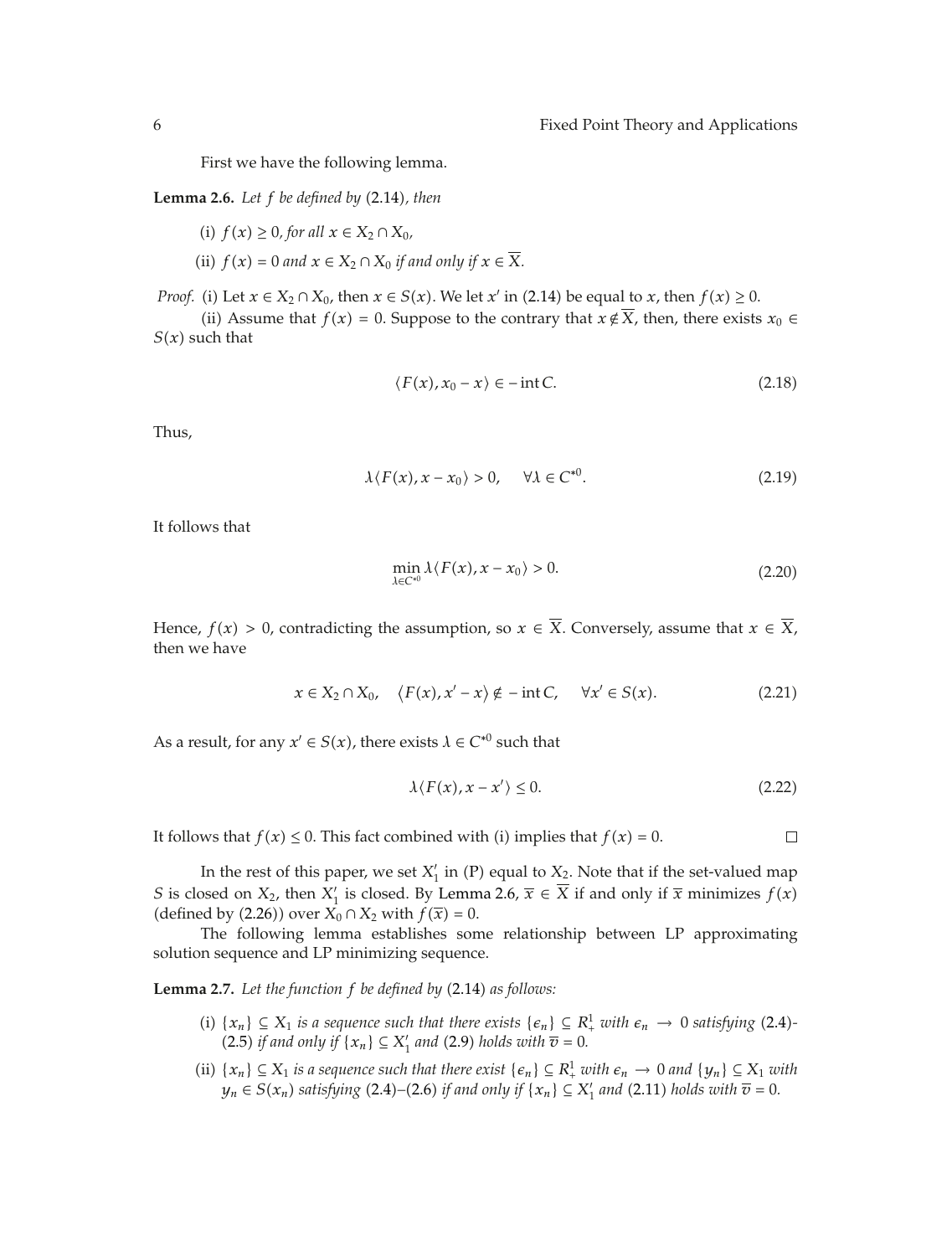*Proof.* (i) Let  $\{x_n\} \subseteq X_1$  be any sequence, if there exists  $\{\epsilon_n\} \subseteq R^1$  with  $\epsilon_n \to 0$  satisfying  $(2.4)-(2.5)$ , then we can easily verify that

$$
\{x_n\} \subseteq X'_1, \qquad f(x_n) \le \epsilon_n. \tag{2.23}
$$

It follows that (2.9) holds with  $\overline{v} = 0$ .

For the converse, let  $\{x_n\} \subseteq X'_1$  and  $(2.9)$  hold. We can see that  $\{x_n\} \subseteq X_1$  and  $(2.4)$ hold. Furthermore, by (2.9), we have that there exists

$$
\{\epsilon_n\} \subseteq R_+^1 \quad \text{with } \epsilon_n \longrightarrow 0 \tag{2.24}
$$

such that

$$
f(x_n) \le \epsilon_n. \tag{2.25}
$$

That is,

$$
\sup_{x' \in S(x_n)} \inf_{\lambda \in C^{*0}} \lambda \langle F(x_n), x_n - x' \rangle \le \epsilon_n.
$$
\n(2.26)

Now, we will show that (2.5) holds, otherwise there exists  $x_0 \in S(x_n)$  such that

$$
\langle F(x_n), x_0 - x_n \rangle + \epsilon_n e \in -\text{int } C. \tag{2.27}
$$

As a result, for any  $\lambda \in C^{*0}$ ,  $\lambda \langle F(x_n), x_n - x_0 \rangle > \epsilon_n$ . Since  $C^{*0}$  is a weak\* compact set, we have

$$
\inf_{\lambda \in C^{*0}} \lambda \langle F(x_n), x_n - x'_0 \rangle > \epsilon_n,
$$
\n(2.28)

which contradicts  $(2.26)$ .

(ii) Let  ${x_n}$  ⊆  $X_1$  be any sequence, we can check that

$$
\liminf_{n \to +\infty} f(x_n) \ge 0,\tag{2.29}
$$

holds if and only if there exists  $\{\alpha_n\} \subseteq R^1_+$  with  $\alpha_n \to 0$  and  $\{y_n\} \subseteq X_1$  with  $y_n \in S(x_n)$  such that (2.6) (with  $\epsilon_n$  replaced by  $\alpha_n$ ) holds. From the proof of (i), we know that

$$
\limsup_{n \to +\infty} f(x_n) \le 0 \tag{2.30}
$$

and  $\{x_n\} \subseteq X'_1$  hold if and only if  $\{x_n\} \subseteq X_1$  such that there exists  $\{\beta_n\} \subseteq R^1_+$  with  $\beta_n \to$ 0 satisfying (2.4)-(2.5) (with *e<sub>n</sub>* replaced by *β<sub>n</sub>*). Finally, we set *e<sub>n</sub>* = max{*α<sub>n</sub>*, *β<sub>n</sub>*} and the conclusion follows. conclusion follows.

The next proposition establishes relationships between the various LP well posednesses of (VQVI) and those of  $(P)$  with  $f(x)$  defined by  $(2.14)$ .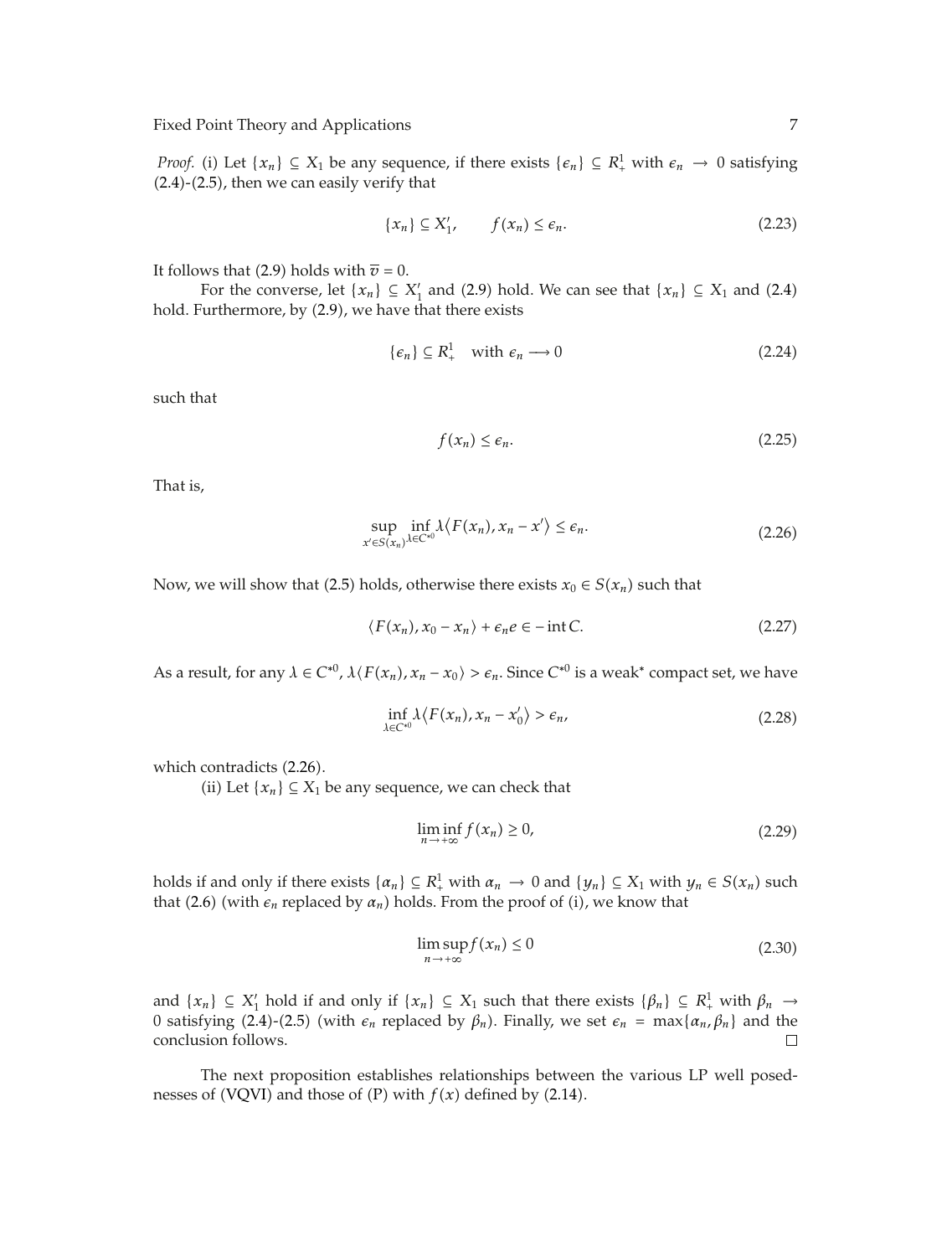**Proposition 2.8.** *Assume that*  $\overline{X} \neq \emptyset$ *, then* 

- (i) (VQVI) is generalized type I (resp., generalized type II) LP well posed if and only if (P) is *generalized type I (resp., generalized type II) LP well posed with*  $f(x)$  *defined by (2.14).*
- ii *If* VQVI *is type I (resp., type II) LP well posed,* P *is type I (resp., type II) LP well posed with*  $f(x)$  *defined by* (2.14).

*Proof.* By Lemma 2.6, if  $\overline{X} \notin \emptyset$ ,  $\overline{x}$  is a solution of (VQVI) if and only if  $\overline{x}$  is an optimal solution of (P) with  $\overline{v} = f(\overline{x}) = 0$  and  $f(x)$  defined by (2.14).

(i) Similar to the proof of Lemma 2.7, it is also routine to check that a sequence  ${x_n}$ is a generalized type I (resp., generalized type II) LP approximating solution sequence if and only if it is a generalized type I (resp., generalized type II) LP minimizing sequence of  $(P)$ . So (VQVI) is generalized type I (resp., generalized type II) LP well posed if and only if  $(P)$  is generalized type I (resp., generalized type II) LP well posed with  $f(x)$  defined by (2.26).

(ii) Since  $X'_0 \subseteq X_0$ ,  $d_{X_0}(x) \le d_{X'_0}(x)$  for any *x*. This fact together with Lemma 2.7 implies that a type I (resp., type II) LP minimizing sequence of  $(P)$  is a type I (resp., type II) LP approximating solution sequence. So type I (resp., type II) LP well posedness of (VQVI) implies type I (resp., type II) LP well posedness of  $(P)$  with  $f(x)$  defined by  $(2.26)$ .  $\Box$ 

To end this section, we note that all the results in [12] for the well posedness hold for (P) so long as  $X'_1$  is closed, *f* is l.s.c. on  $X'_1$ , and  $Dom(f) \cap X'_0 \neq \emptyset$ .

### **3. Criteria and Characterizations for Various LP Well-Posedness of** (VQVI)

In this section, we give necessary and/or sufficient conditions for the various types of (generalized) LP well posednesses defined in Section 2.

Consider the following statement:

 $\left[ \overline{X} \neq \emptyset \right]$  and for any type I (resp., type II, generalized type I, generalized type II) LP

approximating solution sequence  $\{x_n\}$ , we have  $d_{\overline{X}}(x_n) \longrightarrow 0$ .

 $(3.1)$ 

The next proposition can be straightforwardly proved.

**Proposition 3.1.** *If* VQVI *is type I (resp., type II, generalized type I, generalized type II) LP well posed, then* (3.1) *holds. Conversely, if* (3.1) *holds and*  $\overline{X}$  *is compact, then* (VQVI) *is type I (resp., type II, generalized type I, generalized type II) LP well posed.*

Now, we consider a real-valued function  $c = c(t, s, r)$  defined for  $t, s, r \ge 0$  sufficiently small such that

$$
c(t, s, r) \ge 0, \quad \forall t, s, r, c(0, 0, 0) = 0,
$$
  

$$
s_n \longrightarrow 0, \quad t_n \ge 0, r_n = 0, \quad c(t_n, s_n, r_n) \longrightarrow 0 \quad \text{imply that } t_n \longrightarrow 0.
$$
 (3.2)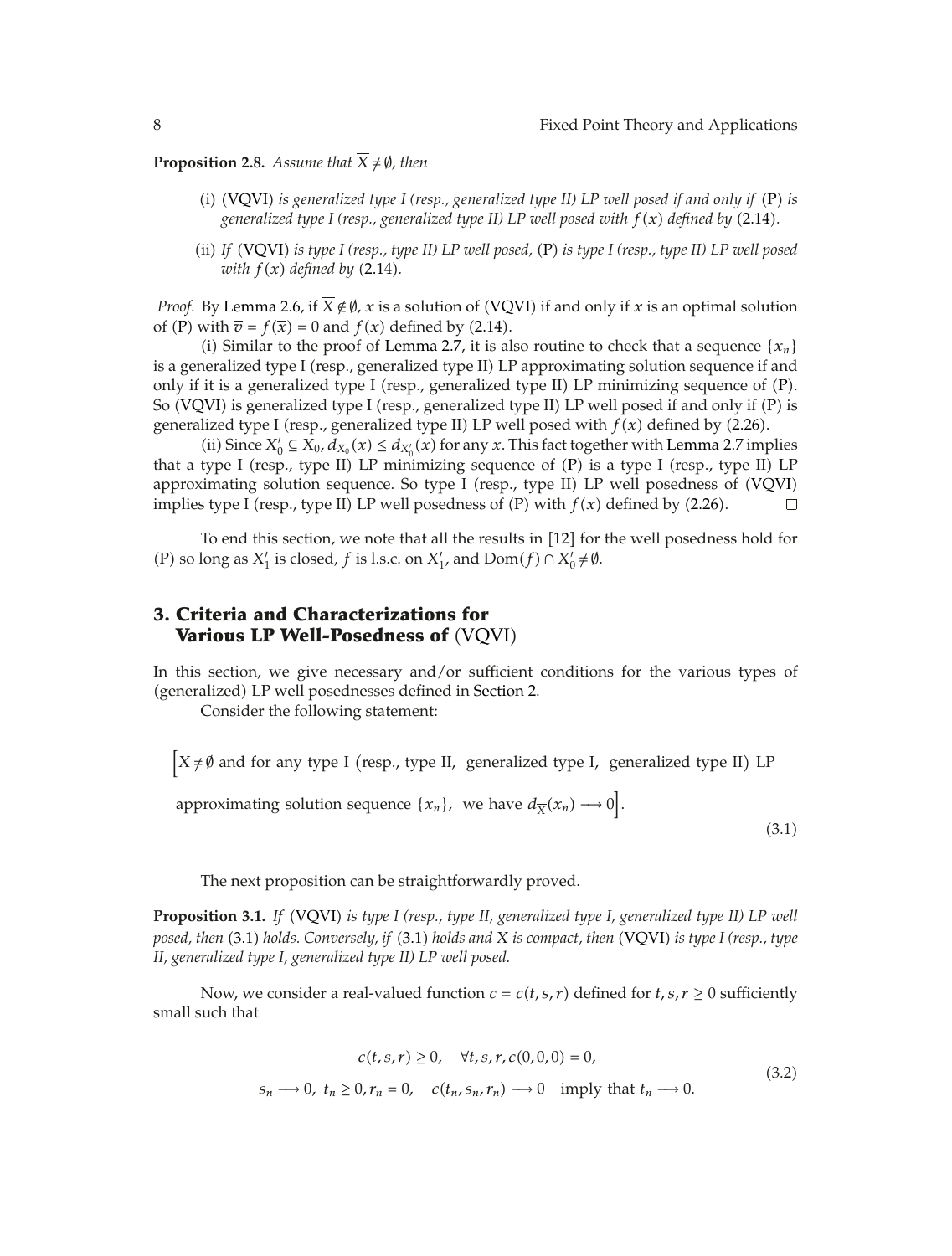With the help of Lemma 2.7, analogously to [35, Theorems 3.1, and 3.2], we can prove the following two theorems.

**Theorem 3.2.** *If* VQVI *is type II LP well posed, the set-valued map S is closed valued, then there exists a function c satisfying* (3.2) *such that* 

$$
\left|f(x)\right| \ge c\left(d_{\overline{X}}(x), d_{X_0}(x), d_{S(x)}(x)\right) \quad \forall x \in X_1,\tag{3.3}
$$

*where*  $f(x)$  *is defined by* (2.14). Conversely, suppose that  $\overline{X}$  *is nonempty and compact, and* (3.3) *holds for some c satisfying* (3.2), then (VQVI) *is type II LP well posed.* 

**Theorem 3.3.** *If* VQVI *is type II LP well posed in the generalized sense, the set-valued mapping S is closed, then there exists a function c satisfying* (3.2) *such that* 

$$
|f(x)| \ge c\big(d_{\overline{X}}(x), d_K\big(g(x)\big), d_{S(x)}(x)\big) \quad \forall x \in X_1,\tag{3.4}
$$

*where*  $f(x)$  *is defined by* (2.14). Conversely, suppose that  $\overline{X}$  *is nonempty and compact, and* (3.4) *holds for some c satisfying* (3.2), then (VQVI) *is generalized type II LP well posed.* 

Next we give Furi-Vignoli type characterizations [41] for the (generalized) type I LP well posednesses of VQVI.

Let  $(X, \|\cdot\|)$  be a Banach space. Recall that the Kuratowski measure of noncompactness for a subset *H* of *X* is defined as

$$
\mu(H) = \inf \left\{ \epsilon > 0 : H \subseteq \bigcup_{i=1}^{n} H_i, \, \text{diam}(H_i) < \epsilon, \, i = 1, \dots, n \right\},\tag{3.5}
$$

where  $diam(H_i)$  is the diameter of  $H_i$  defined by

$$
diam(H_i) = sup\{\|x_1 - x_2\| : x_1, x_2 \in H_i\}.
$$
\n(3.6)

For any  $\epsilon \geq 0$ , define

$$
\Psi_1(\epsilon) = \left\{ x \in X'_1 : f(x) \le \overline{v} + \epsilon, d_{X'_0}(x) \le \epsilon \right\},\
$$
  

$$
\Psi_2(\epsilon) = \left\{ x \in X'_1 : f(x) \le \overline{v} + \epsilon, d_K(g(x)) \le \epsilon \right\}.
$$
  
(3.7)

**Lemma 3.4.** *Let*  $f(x)$  *be defined by* (2.14) *and*  $\overline{v} = 0$ *. Let* 

$$
\Omega_1(\epsilon) = \{x \in X_1 : x \in S(x), d_{X_0}(x) \le \epsilon, \ \langle F(x), x' - x \rangle + \epsilon e \notin -\text{int } C, \ \forall x' \in S(x)\},\tag{3.8}
$$

$$
\Omega_2(\epsilon) = \{x \in X_1 : x \in S(x), \ d_K(g(x)) \le \epsilon, \ \ \langle F(x), x' - x \rangle + \epsilon e \notin -\text{int } C, \ \forall x' \in S(x)\}, \ \ (3.9)
$$

*then one has*  $\Psi_1(\epsilon) \subset \Omega_1(\epsilon)$  *and*  $\Psi_2(\epsilon) = \Omega_2(\epsilon)$ *.*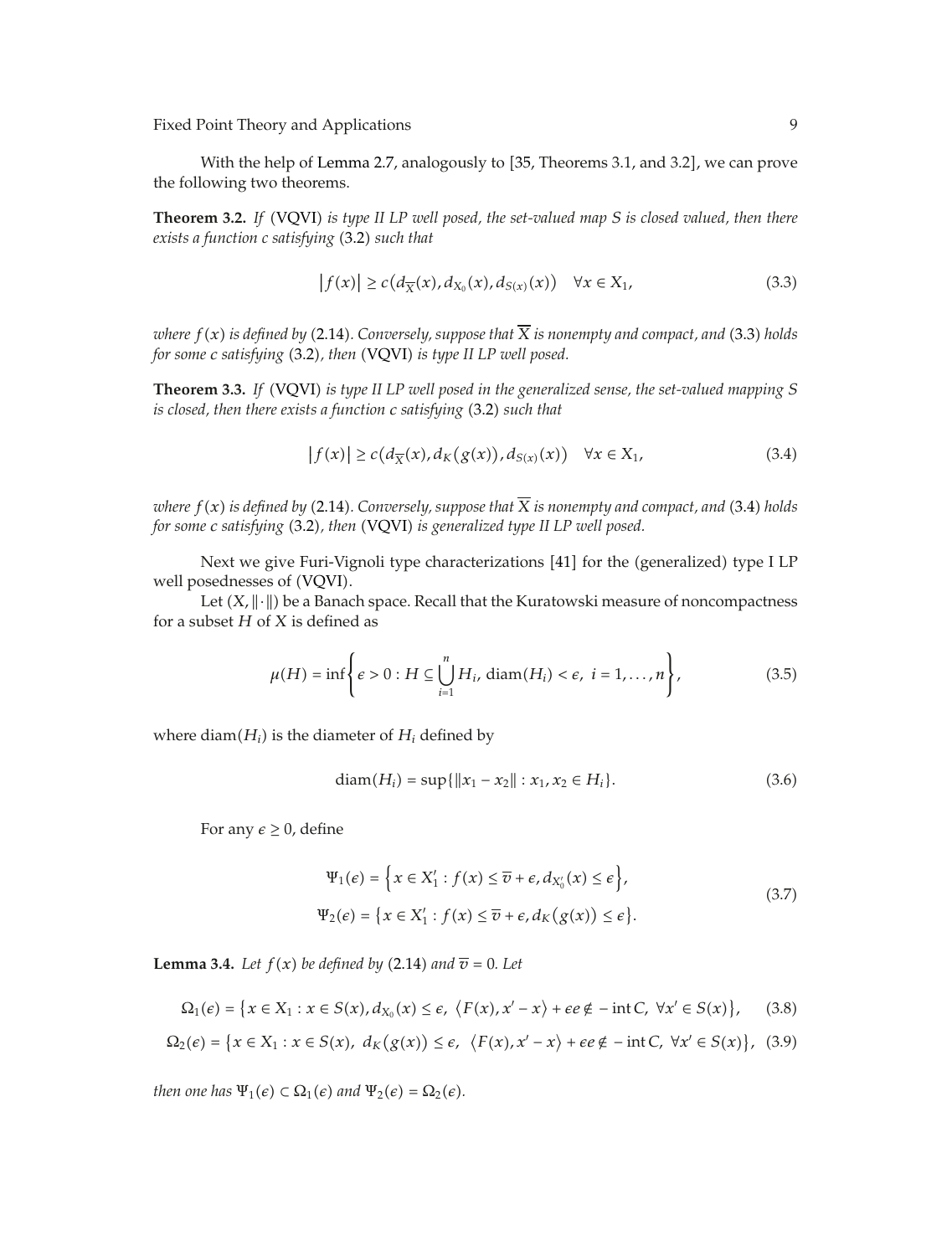*Proof.* First, we prove the former result. For any  $x \in X'_1$  satisfying

$$
f(x) \le \epsilon, \qquad d_{X'_0}(x) \le \epsilon,\tag{3.10}
$$

we have  $x \in X_1$  and  $x \in S(x)$ . We will show that  $\langle F(x), x' - x \rangle + \epsilon e \notin - \text{int } C$ , for all  $x' \in$ *S*(*x*). Otherwise, there exists  $x' \in S(x)$  such that  $\langle F(x), x' - x \rangle + \epsilon e \in -\text{int } C$ . By the weak<sup>\*</sup> compactness of  $C^{*0}$ , we have  $\inf_{\lambda \in C^{*0}} \lambda \langle F(x), x - x' \rangle > \epsilon$ , which leads to  $f(x) > \epsilon$  and gives rise to a contradiction. Furthermore, we observe that  $X'_0 \subseteq X_0.$  This fact combined with  $d_{X'_0}(x) \leq \epsilon$ implies that  $d_{X_0}(x) \leq \epsilon$ .

Now, we prove the equivalence between  $\Psi_2(\epsilon)$  and  $\Omega_2(\epsilon)$ . Firstly, we can establish the same inclusion for  $\Psi_2(\epsilon)$  and  $\Omega_2(\epsilon)$  analogously to the proof stated above. Then if  $x \in X_1$ satisfies  $x \in S(x)$ ,  $d_K(x) \leq \epsilon$  and

$$
\langle F(x), x' - x \rangle + \epsilon e \notin -\text{int } C, \quad \forall x' \in S(x). \tag{3.11}
$$

It is routine to check that  $x \in X'_1$ . From (3.11), we know that for each  $x' \in S(x)$ , there exists  $\lambda \in C^{*0}$  such that  $\lambda \langle F(x), x - x' \rangle \leq \epsilon$ . As a result, we can see that  $f(x) \leq \epsilon$ . Thus, we prove the conclusion.

The next lemma can be proved analogously to ([25, Theorem 5.5]).

**Lemma 3.5.** Let  $(X, \|\cdot\|)$  be a Banach space. Suppose that  $f$  is l.s.c. on  $X'_1$  and bounded below on  $X'_0$ . *Assume that the optimal solution set of* (P) *is nonempty and compact, then,* (P) *is (generalized) type I LP well posed if and only if*

$$
\left(\lim_{\epsilon \to 0} \mu(\Psi_2(\epsilon)) = 0.\right) \lim_{\epsilon \to 0} \mu(\Psi_1(\epsilon)) = 0.
$$
\n(3.12)

To continue our study, we make some assumptions below.

*Assumption 1.* (i) *X* is a Banach space.

- (ii) The set-valued map *S* is closed, and lower semicontinuous on  $X_1$ .
- (iii) The map  $F$  is continuous on  $X_1$ .

We have the following lemma concerning the l.s.c. of  $f$  defined by  $(2.14)$ .

**Lemma 3.6.** *Let function f be defined by* 2.14 *and Assumption 1 hold, then f is l.s.c. function from X*<sub>1</sub> *to*  $R$ <sup>1</sup> ∪ { +∞}*. Further assume that the solution set X of* (VQVI) *is nonempty, then* Dom(*f*) ≠  $\emptyset$ *.* 

*Proof.* First we show that  $f(x) > -\infty$ , for all  $x \in X_1$ . Suppose to the contrary that there exists *x*<sup>0</sup> ∈ *X*<sup>1</sup> such that *f*(*x*<sup>0</sup>) = −∞, then,

$$
\inf_{\lambda \in C^{*0}} \lambda(\langle F(x_0), x_0 - x \rangle) = -\infty, \quad \forall x \in S(x_0). \tag{3.13}
$$

That is,

$$
\sup_{\lambda \in C^{*0}} \lambda(\langle F(x_0), x_0 - x \rangle) = +\infty, \quad \forall x \in S(x_0).
$$
\n(3.14)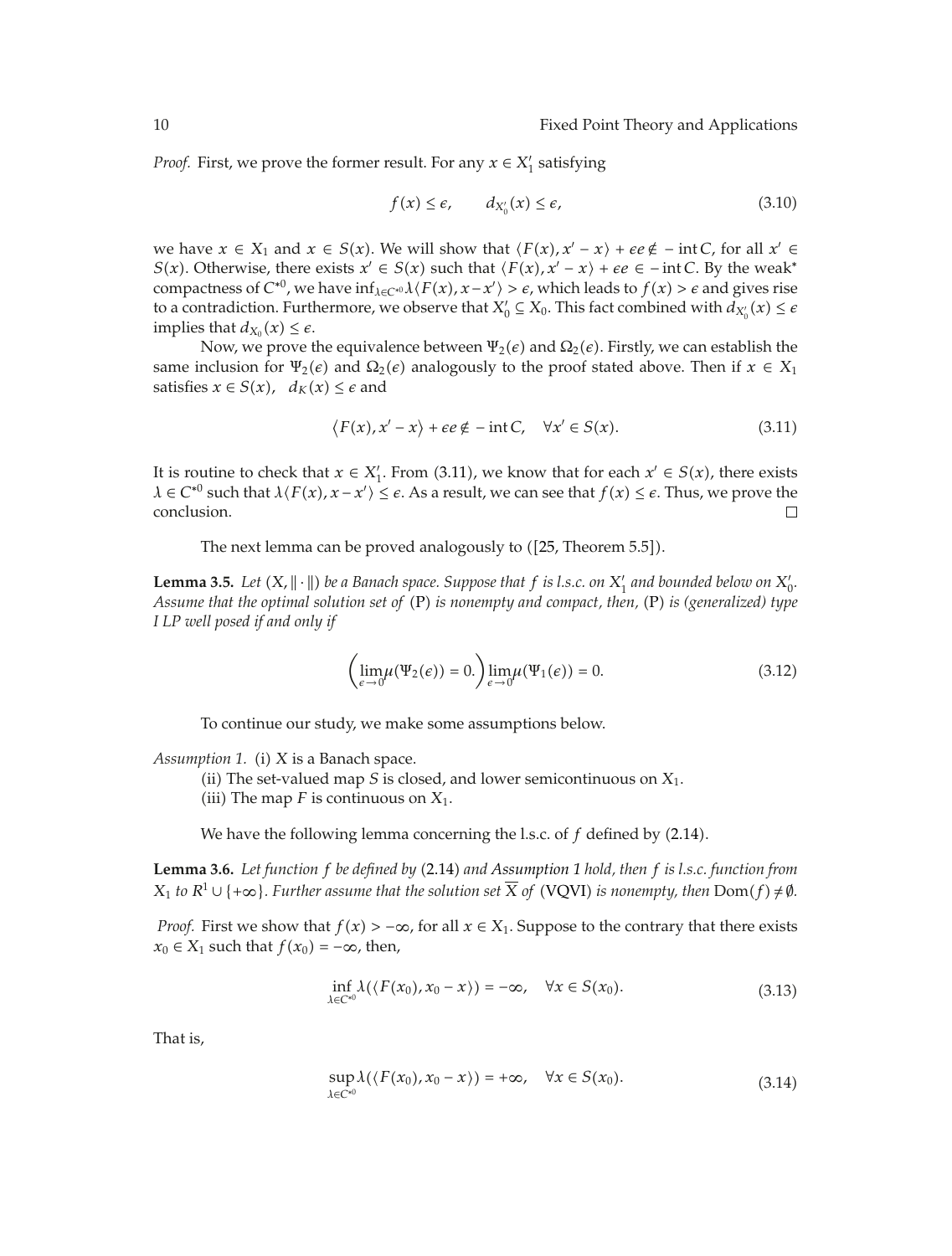Namely,

$$
\xi(\langle F(x_0), x_0 - x \rangle) = +\infty, \quad \forall x \in S(x_0), \tag{3.15}
$$

which is impossible since *ξ* is a finite function on *Y*. Second, we show that *f* is l.s.c. on *X*1. Note that the function

$$
h(x,y) = \min_{\lambda \in C^{*0}} \lambda(\langle F(x), x - y \rangle) = -\xi(\langle F(x), y - x \rangle)
$$
\n(3.16)

is continuous on  $X_1 \times X_2$  by the continuity of *F* on  $X_1$  and the continuity of *ξ*. We also note that *f*(*x*) = sup<sub>*v*∈*S*(*x*)</sub>*h*(*x*, *y*). Let *t* ∈ *R*<sup>1</sup>. Suppose that the sequence {*x<sub>n</sub>*} ⊆ *X*<sub>1</sub> satisfies

$$
f(x_n) \le t \tag{3.17}
$$

and  $x_n \to x^* \in X_1$ . For any  $y \in S(x^*)$ , by the lower semicontinuity of *S* and continuity of *h*, we have a sequence  $\{y_n\}$  with  $y_n \in S(x_n)$  converging to *y* such that

$$
h(x^*, y) = \lim_{n \to +\infty} h(x_n, y_n) \le \liminf_{n \to +\infty} f(x_n) \le t.
$$
 (3.18)

It follows that *f(x*<sup>∗</sup>*)* = sup<sub>*y*∈*S(x*<sup>*)*</sup>*h*(*x*<sup>\*</sup>*, y*) ≤ *t*. Hence, *f* is l.s.c. on *X*<sub>1</sub>. Furthermore, if  $\overline{X} \neq \emptyset$ , by Lemma 2.6, we see that Dom(*f*) ≠  $\emptyset$ .</sub> Lemma 2.6, we see that  $Dom(f) \neq \emptyset$ .

**Theorem 3.7.** Let Assumption 1 hold and let the solution set  $\overline{X}$  of (QVVI) be nonempty and compact, *then,* (VQVI) *is generalized type I LP well posed if and only if* 

$$
\lim_{\epsilon \to 0} \mu(\Omega_2(\epsilon)) = 0. \tag{3.19}
$$

*Proof.* Note that the function  $f(x)$  defined by (2.14) is nonnegative on  $X'_{0}$ . By the lower semicontinuity of *S* and Lemma 3.6, *f* is l.s.c. on  $X'_1 = X_1 \cap X_2$ . Moreover,  $X'_1$  is closed, since *S* is closed on *X*<sub>1</sub> ∩ *X*<sub>2</sub>. By Proposition 2.8, Lemmas 3.4 and 3.5, the conclusion follows.

Although the type I (type II) LP well posedness of (VQVI) is not equivalent to the type I (type II) LP well posedness of  $(P)$ , we can still establish the same characterization for type I (type II) LP well posedness of (VQVI) as Theorem 3.7. We need the next lemma.

**Lemma 3.8.** *Let Assumption 1 hold, then*  $\Omega_1(\epsilon)$  *defined by* (3.8) *is closed.* 

*Proof.* Let  $x_n \in \Omega_1(\epsilon)$  and  $x_n \to x_0$ . We show that  $x_0 \in \Omega_1(\epsilon)$ . It is obvious that  $d_{X_0}(x_0) \leq \epsilon$ . Since  $x_n \in S(x_n)$  and  $x_n \to x_0$ , by the closedness of *S*, we have  $x_0 \in S(x_0)$ . Moreover, since

$$
\langle z_n, x' - x_n \rangle + \epsilon e \notin -\text{int } C, \quad \forall x' \in S(x_n)
$$
 (3.20)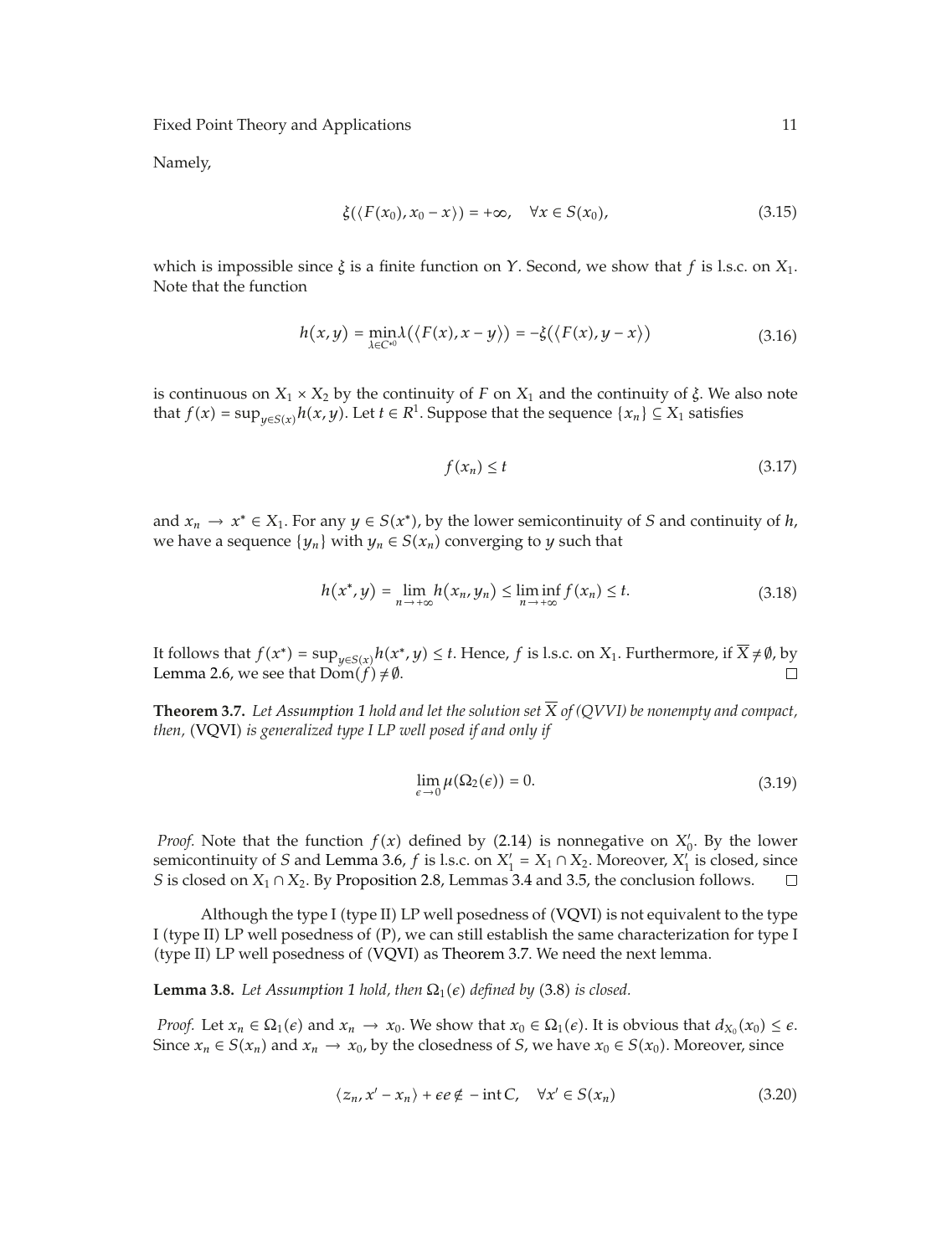hold and *S* is l.s.c., for any  $y \in S(x_0)$ , we can find that  $y_n \in S(x_n)$  with  $\{y_n\} \to y$  such that

$$
\langle F(x_0), y - x_0 \rangle = \lim_{n \to \infty} \langle F(x_n), y_n - x_n \rangle + \epsilon e \notin -\text{int } C. \tag{3.21}
$$

Hence,  $\Omega_1$  is closed.

**Theorem 3.9.** Let *Assumption 1 hold and let*  $\Omega_1(\epsilon)$  *be defined by* (2.14). Assume that the solution *set*  $\overline{X}$  *of* (QVVI) *is nonempty and compact, then* (VQVI) *is type I LP well posed if and only if* 

$$
\lim_{\epsilon \to 0} \mu(\Omega_1(\epsilon)) = 0. \tag{3.22}
$$

*Proof.* The proof is similar to that of Theorem 3.4 in [35] and thus omitted.

*Example 3.10.* (i) Let  $X = Y = R^2$ ,  $C = R^2$ ,  $e = (1, 1)^T$ ,  $X_{1} = R^2$ , and  $X_0 = R^2$ . *F* maps  $R^2$  into an identical mapping, that is to say  $\langle F(x), y \rangle = (y_1, y_2)^T$ , for any  $x, y \in R^2$ . The set valued mapping *S* is defined as follows, given  $y \in S(x)$  for some  $x, y \in R^2$ , then

$$
y_i = \begin{cases} [x_i, 1], & \text{if } x_i \le 1, \\ [2x_i - 1, 3x_i - 2], & \text{if } x_i > 1, \end{cases}
$$
(3.23)

with  $i \in \{1,2\}$ , of course *S* is closed and l.s.c. Now, we can show that, when  $0 \le \epsilon \le 1$ ,  $\Omega_1(\epsilon) \subseteq \{x \mid -\epsilon \leq x_1 \leq 1, -\epsilon \leq x_2 \leq 1\}$ , which is bounded. Thus,  $\mu(\Omega(\epsilon)) = 0$ , by applying Theorem 3.9, we know that (VQVI) is type I LP well posed.

(i) Suppose that *G* is a set-valued mapping from  $R^2$  to  $2^{R^2}$ , for fixed *x* ∈  $R^2$ , *y* ∈ *G*(*x*) implies that

$$
y_i = \begin{cases} [x_i, 1], & \text{if } x_i \le 1, \\ [1, 2x_i - 1], & \text{if } x_i > 1, \end{cases}
$$
(3.24)

with  $i \in \{1, 2\}$ , obviously *G* is still closed and l.s.c. If we replace *S* by *G* in (i), then  $\Omega_1(\epsilon) \supseteq \{x \mid x\}$  $-\epsilon \leq x_1 \leq 1+\epsilon, x_2 \geq 0$  with  $0 \leq \epsilon \leq 1$ , which is unbounded. Therefore,  $\lim_{\epsilon \to 0} \mu(\Omega_1(\epsilon)) \neq 0$  and the (VQVI) is not LP well posed in sense of type I. Actually, the solution set of this problem is  $\{x \mid 0 \le x_1 \le 1, x_2 \ge 0\}$  ∪  $\{x \mid 0 \le x_2 \le 1, x_1 \ge 0\}$  and thus unbounded.

*Definition 3.11.* (i) Let *Z* be a topological space, and let  $Z_1 \subseteq Z$  be nonempty. Suppose that *h* : *Z* → *R*<sup>1</sup> ∪ {+∞} is an extended real-valued function. *h* is said to be level compact on *Z*<sub>1</sub> if, for any *s* ∈  $R$ <sup>1</sup>, the subset {*z* ∈ *Z*<sub>1</sub> : *h*(*z*) ≤ *s*} is compact.

(ii) Let *Z* be a finite dimensional normed space, and let  $Z_1$  ⊆ *Z* be nonempty. A function *h* :  $Z \to R^1 \cup \{+\infty\}$  is said to be level bounded on  $Z_1$  if  $Z_1$  is bounded or

$$
\lim_{z \in Z_1, ||z|| \to +\infty} h(z) = +\infty. \tag{3.25}
$$

 $\Box$ 

 $\Box$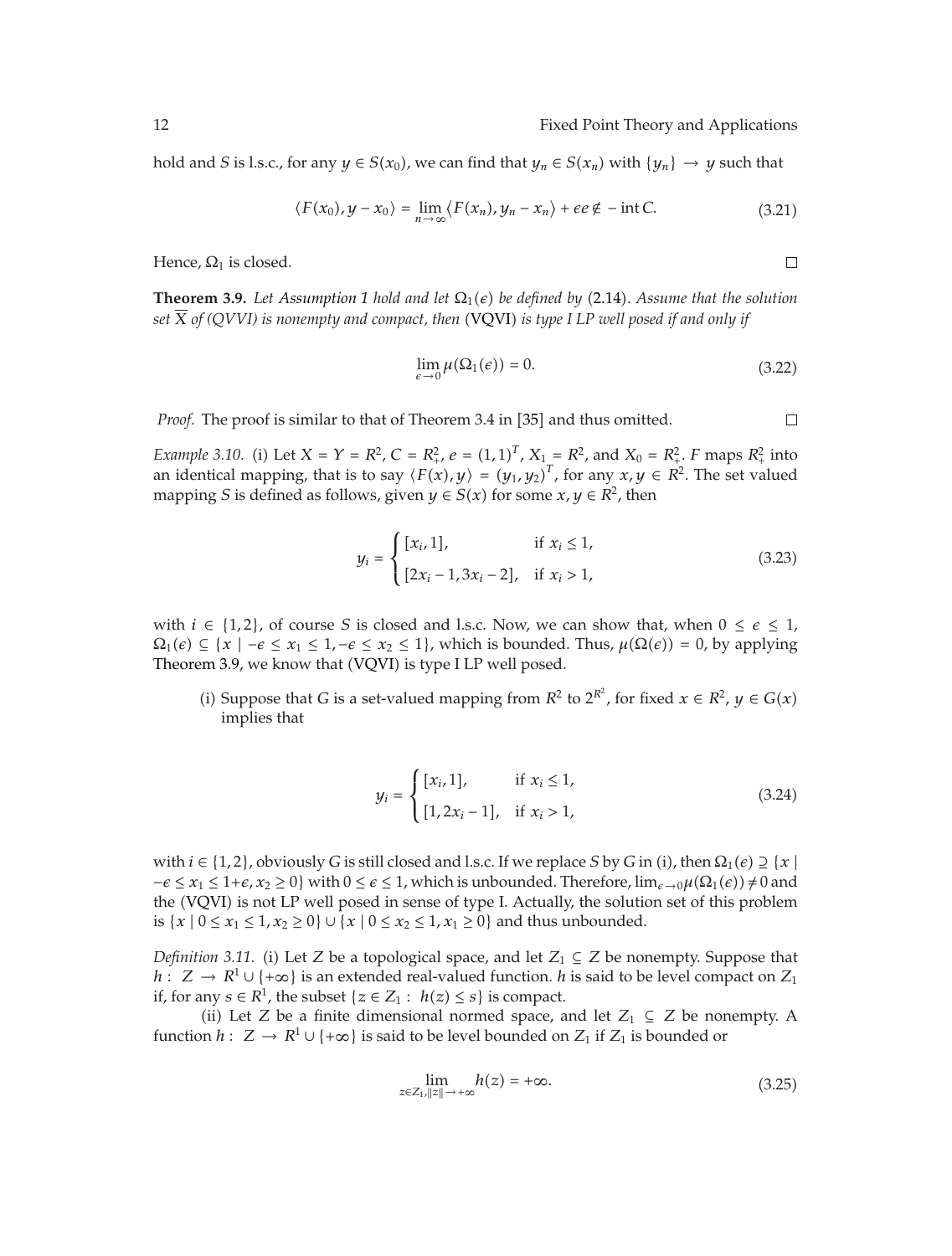The following proposition presents some sufficient conditions for type I LP well posedness of VQVI

**Proposition 3.12.** *Let Assumption 1 hold. Further assume that one of the following conditions holds.*

(i) *There exists*  $0 < \delta_1 < \delta_0$  *such that*  $X_1(\delta_1)$  *is compact, where* 

$$
X_1(\delta_1) = \{x \in X_1 \cap X_2 : d_{X_0}(x) \le \delta_1\},\tag{3.26}
$$

- (ii) *the function f defined by* (2.14) *is level compact on*  $X_1 \cap X_2$ ,
- iii *X is finite dimensional and*

$$
\lim_{x \in X_1 \cap X_2, \|x\| \to +\infty} \max\{f(x), d_{X_0}(x)\} = +\infty,\tag{3.27}
$$

*where*  $f$  *is defined by* (2.14).

(iv) *There exists*  $0 < \delta_1 < \delta_0$  *such that*  $f$  *is level-compact on*  $X_1(\delta_1)$  *defined by* (3.26)*. Then,* (VQVI) *is type I LP well posed.* 

*Proof.* First, we show that each one of (i), (ii), and (iii) implies (iv). Clearly, either of (i) and (ii) implies (iv). Now, we show that (iii) implies (iv). We notice that the set  $X_1 \cap X_2$  is closed by the closedness of *S*. Then, we need only to show that for any  $t \in R^1$ , the set

$$
A = \{x \in X_1(\delta_1) : f(x) \le t\}
$$
\n(3.28)

is bounded since *X* is a finite dimensional space and the function  $f$  defined by (2.14) is l.s.c. on *X*<sub>1</sub> and, thus, *A* is closed. Suppose to the contrary that there exist  $t \in R^1$  and  $\{x'_n\} \subseteq X_1(\delta_1)$ such that  $||x'_n|| \to +\infty$  and  $f(x'_n) \leq t$ . From  $\{x'_n\} \subseteq X_1(\delta_1)$ , we have

$$
d_{X_0}(x'_n) \le \delta_1. \tag{3.29}
$$

Thus,

$$
\max\{f(x'_n), d_{X_0}(x'_n)\} \le \max\{t, \delta_1\},\tag{3.30}
$$

which contradicts condition  $(3.27)$ .

Now, we show that if (iv) holds, then (VQVI) is type I LP well posed. Let  $\{x_n\}$  be a type I LP approximating solution sequence of (VQVI). Then, there exist  $\{e_n\} \subseteq R^1$  with  $\varepsilon_n \to 0$  and  $z_n \in T(x_n)$  such that

$$
\langle F(x_n), x' - x_n \rangle + \epsilon_n \notin \text{int } C, \quad \forall x' \in S(x_n), \tag{3.31}
$$

$$
d_{X_0}(x_n) \le \epsilon_n,\tag{3.32}
$$

$$
x_n \in S(x_n). \tag{3.33}
$$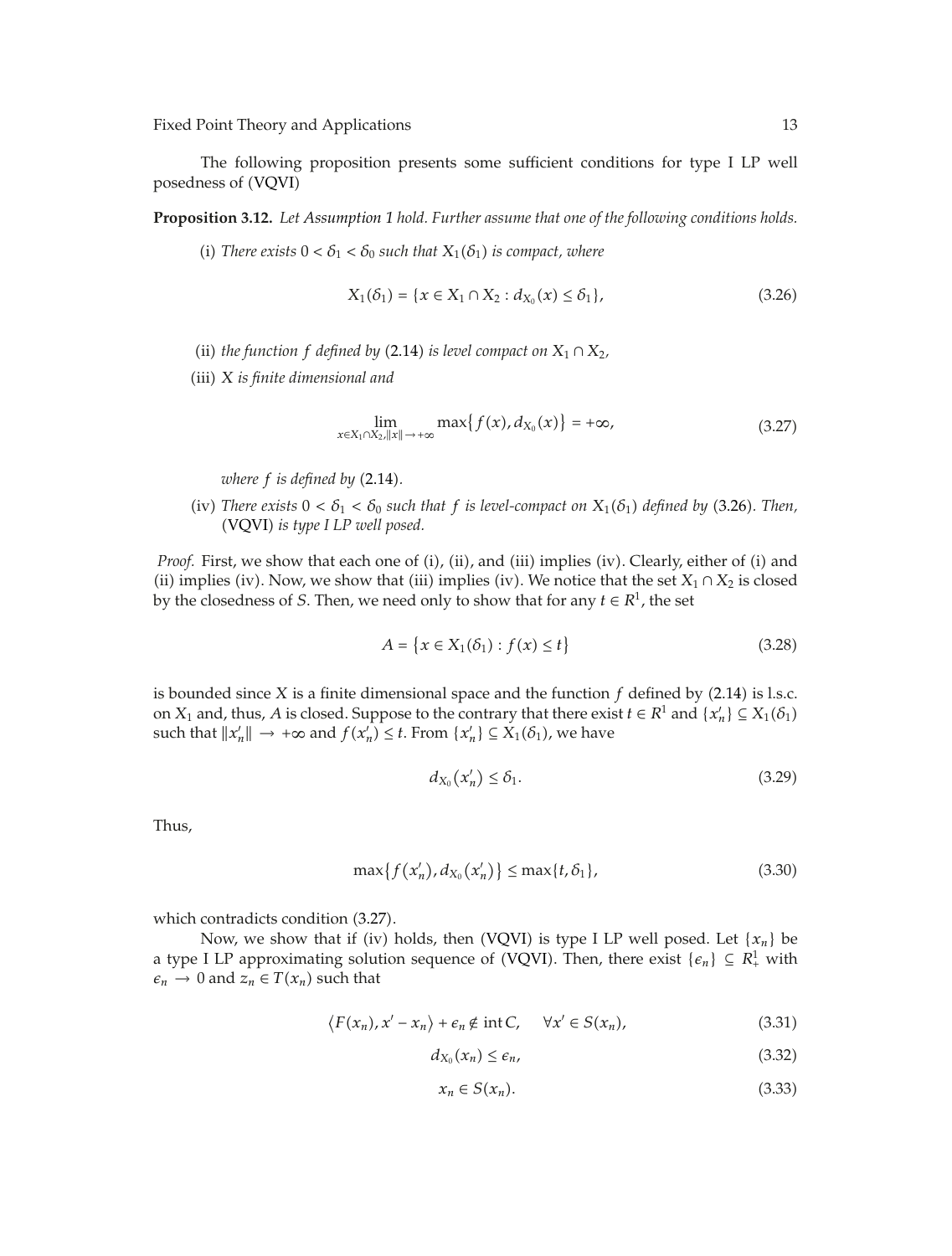From (3.32) and (3.33), we can assume without loss of generality that  ${x_n} \subseteq X_1(\delta_1)$ . By Lemma 2.7, we can assume without loss of generality that

$$
\{x_n\} \subseteq \{x \in X_1(\delta_1) : f(x) \le 1\},\tag{3.34}
$$

where *f* is defined by (2.14). By the level compactness of *f* on  $X_1(\delta_1)$ , there exist a subsequence of  $\{x_{n_j}\}$  of  $\{x_n\}$  and  $\overline{x} \in X_1(\delta_1)$  such that  $x_{n_j} \to \overline{x}$ . From this fact and (3.32), we have  $\overline{x}$  ∈ *X*<sub>0</sub>. Since *S* is closed and (3.33) holds, we also have  $\overline{x}$  ∈ *S*( $\overline{x}$ ). That is,

$$
\overline{x} \in X_0 \cap X_2 = X'_0. \tag{3.35}
$$

Furthermore, by Lemmas 2.7 and 3.6, we have

$$
f(\overline{x}) \le \liminf_{n \to +\infty} f\left(x_{n_j}\right) \le \limsup_{n \to +\infty} f\left(x_{n_j}\right) \le 0. \tag{3.36}
$$

We know that  $f(\bar{x}) \ge 0$  by Lemma 2.6, so  $f(\bar{x}) = 0$ . This fact combined with (3.35) and Lemma 2.6 implies that  $\overline{x} \in X$ .  $\Box$ 

Similarly, we can prove the next proposition.

**Proposition 3.13.** *Let Assumption 1 hold. Further assume that one of the following conditions holds.*

(i) *There exists*  $0 < \delta_1 < \delta_0$  *such that*  $X_2(\delta_1)$  *is compact, where* 

$$
X_2(\delta_1) = \{x \in X_1 \cap X_2 : d_K(g(x)) \le \delta_1\},\tag{3.37}
$$

- (ii) *the function f defined by* (2.14) *is level compact on*  $X_1 \cap X_2$ ,
- iii *X is finite dimensional and*

$$
\lim_{x \in X_1 \cap X_2, \|x\| \to +\infty} \max\{f(x), d_K(g(x))\} = +\infty. \tag{3.38}
$$

(iv) There exists  $0 < \delta_1 < \delta_0$  such that f is level compact on  $X_2(\delta_1)$  defined by (3.37). Then, (VQVI) is generalized type I LP well posed.

*Remark 3.14.* If *X* is finite dimensional, then the "level-compactness" condition in Propositions 3.12 and 3.13 can be replaced by the "level-boundedness" condition.

Now, we consider the case when *Y* is a normed space, *K* is a closed and convex cone with nonempty interior int  $K$  and let  $e \in \text{int } K$ .

Let  $t \geq 0$  and denote

$$
X_3(t) = \{x \in X_1 \cap X_2 : g(x) \in K - te\}.
$$
\n(3.39)

The next proposition follows immediately from Proposition  $2.8(i)$ , Lemma 3.6, and  $[12,$  Proposition 2.3(iv)].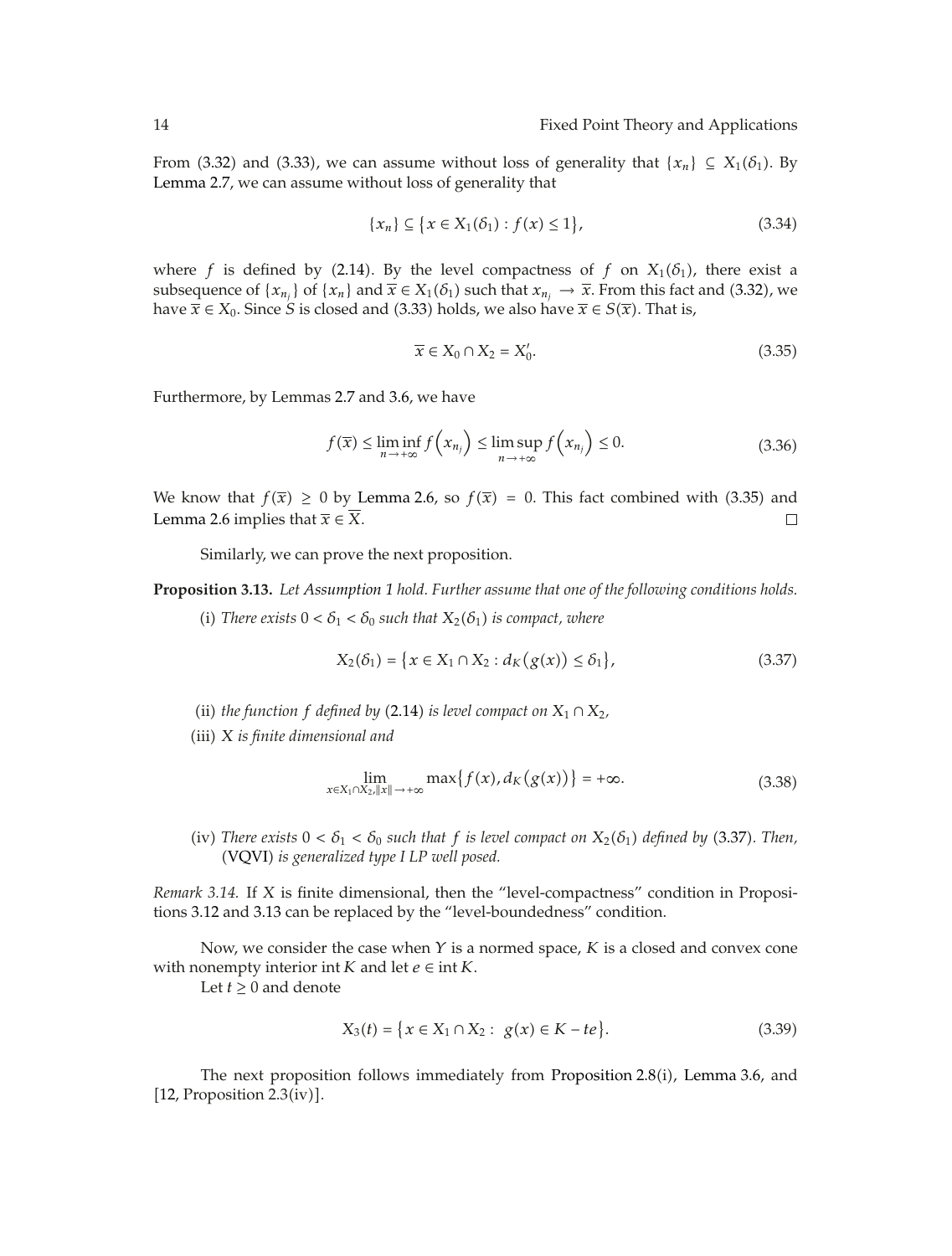**Proposition 3.15.** *Let Y be a normed space, let K be a closed and convex cone with nonempty interior* int *K and e* ∈ int *K. Let the set-valued map S be closed and l.s.c on X*1*. Assume that the solution set X of* (VQVI) *is nonempty. Further assume that there exists*  $t_1 > 0$  *such that the function*  $f(x)$  *defined by* (2.14) *is level compact on*  $X_3(t_1)$ *, then* (VQVI) *is generalized type I LP well posed.* 

*Remark 3.16.* If *X* is finite dimensional, then the level-compactness condition of *f* can be replaced by the level boundedness of *f*.

#### **Acknowledgment**

This work is supported by the National Science Foundation of China.

#### **References**

- 1 F. Facchinei and J.-S. Pang, *Finite-Dimensional Variational Inequalities and Complementarity Problems*, vol. 1-2 of *Springer Series in Operations Research*, Springer, New York, NY, USA, 2003.
- 2 A. Bensoussan, "Points de nash dans le cas de fonctionnelles quadratiques et jeux differentiels ´ linéaires à *N* personnes," SIAM Journal on Control and Optimization, vol. 12, pp. 460–499, 1974.
- [3] J.-S. Pang and M. Fukushima, "Quasi-variational inequalities, generalized Nash equilibria, and multileader-follower games," *Computational Management Science*, vol. 2, no. 1, pp. 21–56, 2005.
- 4 C. Baiocchi and A. Capelo, *Variational and Quasivariational Inequalities*, A Wiley-Interscience Publication, John Wiley & Sons, New York, NY, USA, 1984.
- 5 M. Fukushima, "A class of gap functions for quasi-variational inequality problems," *Journal of Industrial and Management Optimization*, vol. 3, no. 2, pp. 165–171, 2007.
- 6 F. Giannessi, "Theorems of alternative, quadratic programs and complementarity problems," in *Variational Inequalities and Complementarity Problems*, R. W. Cottle, F. Giannessi, and J. L. Lions, Eds., pp. 151–186, John Wiley & Sons, New York, NY, USA, 1980.
- [7] G. Y. Chen and N. D. Yen, "On the variational inequality model for network equilibrium," Internal Report 3.196 724, Department of Mathematics, University of Pisa, Pisa, Italy, 1993.
- [8] L. C. Ceng, G. Y. Chen, X. X. Huang, and J.-C. Yao, "Existence theorems for generalized vector variational inequalities with pseudomonotonicity and their applications," *Taiwanese Journal of Mathematics*, vol. 12, no. 1, pp. 151–172, 2008.
- 9 G. Y. Chen, X. X. Huang, and X. Q. Yang, *Vector Optimization, Set-Valued and Variational Analysis*, vol. 541 of *Lecture Notes in Economics and Mathematical Systems*, Springe, Berlin, Germany, 2005.
- 10 A. N. Tikhonov, "On the stability of the functional optimization problem," *USSR Computational Mathematics and Mathematical Physics*, vol. 6, no. 4, pp. 28–33, 1966.
- 11 E. S. Levitin and B. T. Polyak, "Convergence of minimizing sequences in conditional extremum problems," *Soviet Mathematics Doklady*, vol. 7, pp. 764–767, 1966.
- 12 X. X. Huang and X. Q. Yang, "Generalized Levitin-Polyak well-posedness in constrained optimization," *SIAM Journal on Optimization*, vol. 17, no. 1, pp. 243–258, 2006.
- [13] G. Beer and R. Lucchetti, "The epi-distance topology: continuity and stability results with applications to convex optimization problems," *Mathematics of Operations Research*, vol. 17, no. 3, pp. 715–726, 1992.
- 14 A. L. Dontchev and T. Zolezzi, *Well-Posed Optimization Problems*, vol. 1543 of *Lecture Notes in Mathematics*, Springer, Berlin, Germany, 1993.
- 15 J. P. Revalski, "Hadamard and strong well-posedness for convex programs," *SIAM Journal on Optimization*, vol. 7, no. 2, pp. 519–526, 1997.
- 16 R. Lucchetti and J. Revalski, Eds., *Recent Developments in Well-Posed Variational Problems*, vol. 331 of *Mathematics and its Applications*, Kluwer Academic, Dodrecht, The Netherlands, 1995.
- 17 T. Zolezzi, "Well-posedness criteria in optimization with application to the calculus of variations," *Nonlinear Analysis: Theory, Methods & Applications*, vol. 25, no. 5, pp. 437–453, 1995.
- 18 T. Zolezzi, "Extended well-posedness of optimization problems," *Journal of Optimization Theory and Applications*, vol. 91, no. 1, pp. 257–266, 1996.